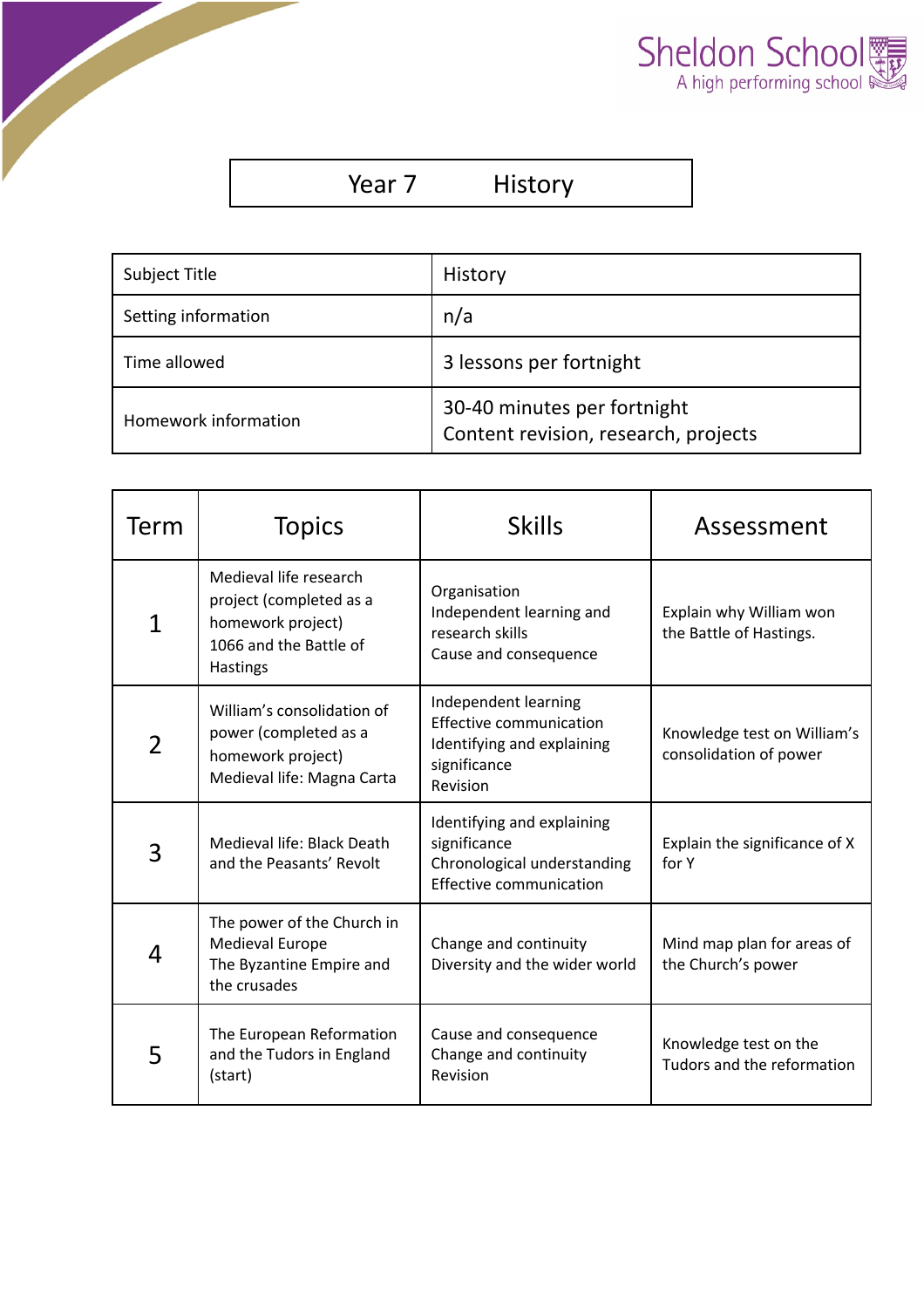| 6                                         | The European Reformation<br>and the Tudors in England<br>(complete)<br>The Second World War<br>(completed as a homework<br>project) | Change and continuity<br>Independent learning<br><b>Effective communication</b> | Peer assessment of Second<br>World War projects |
|-------------------------------------------|-------------------------------------------------------------------------------------------------------------------------------------|---------------------------------------------------------------------------------|-------------------------------------------------|
| Links to websites and revision materials: |                                                                                                                                     | https://www.bbc.co.uk/bitesize/subjects/zk26n39                                 |                                                 |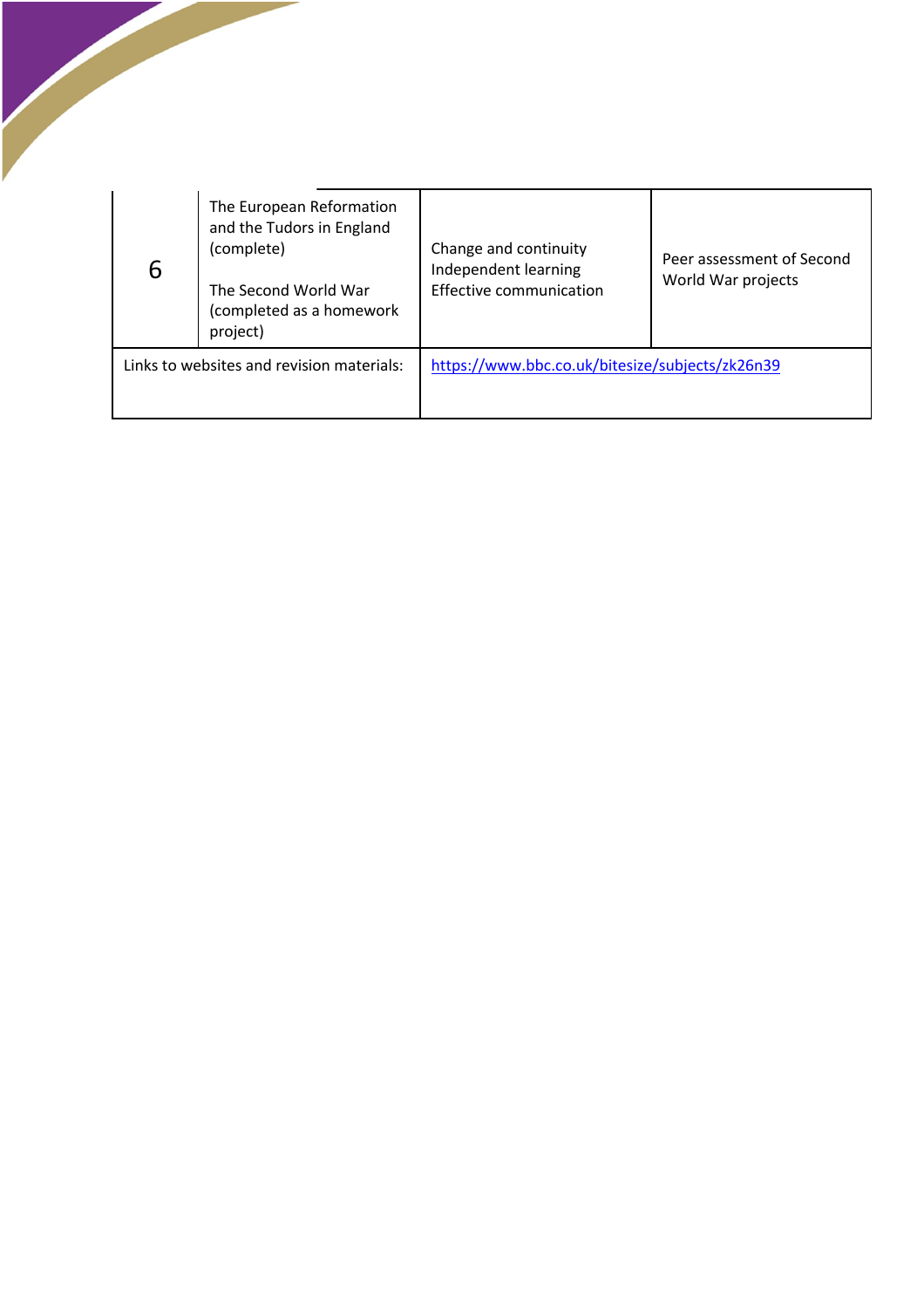

| Year 8 | <b>History</b> |
|--------|----------------|
|--------|----------------|

| Subject Title        | History                                                             |  |
|----------------------|---------------------------------------------------------------------|--|
| Setting information  | n/a                                                                 |  |
| Time allowed         | 3 lessons per fortnight                                             |  |
| Homework information | 30-40 minutes per fortnight<br>Content revision, research, projects |  |

| Term                                         | <b>Topics</b>                                                                                                 | <b>Skills</b>                                                                                     | Assessment                                                        |
|----------------------------------------------|---------------------------------------------------------------------------------------------------------------|---------------------------------------------------------------------------------------------------|-------------------------------------------------------------------|
| $\mathbf{1}$                                 | The reign of Elizabeth I                                                                                      | Cause and consequence<br>Change and continuity                                                    | 'How far do you agree'<br>question.                               |
| $\overline{2}$                               | Causes of the English Civil<br>War<br>HW Project: Kingdoms of<br>Africa before the slave trade                | Causation<br>Revision<br>Diversity<br>Independent learning                                        | Knowledge test on the<br>causes of the English Civil<br>War       |
| 3                                            | Cromwell<br>HW Project: A wider-world<br>topic of choice                                                      | Interpretations<br>Group work<br>Diversity                                                        | Teacher marked project                                            |
| 4                                            | The witch-craze                                                                                               | Interpretations<br>Change and continuity                                                          | How far do you agree<br>question                                  |
| 5                                            | The French Revolution                                                                                         | Chronological understanding<br>Cause and consequence<br>Significance                              | Write a narrative account<br>Explain the importance of x<br>for y |
| 6                                            | The Industrial Revolution,<br>inc. the slave trade triangle<br>and Bristol<br>HW: Pre-1800 topic of<br>choice | Interpretations<br>Diversity<br>Independent learning<br>Research skills                           | <b>Interpretations of Colston</b><br>Peer assessed project        |
| Links to websites and revision<br>materials: |                                                                                                               | https://www.bbc.co.uk/bitesize/subjects/zk26n39<br>https://en-gb.padlet.com/MrsAllen2016/Medieval |                                                                   |